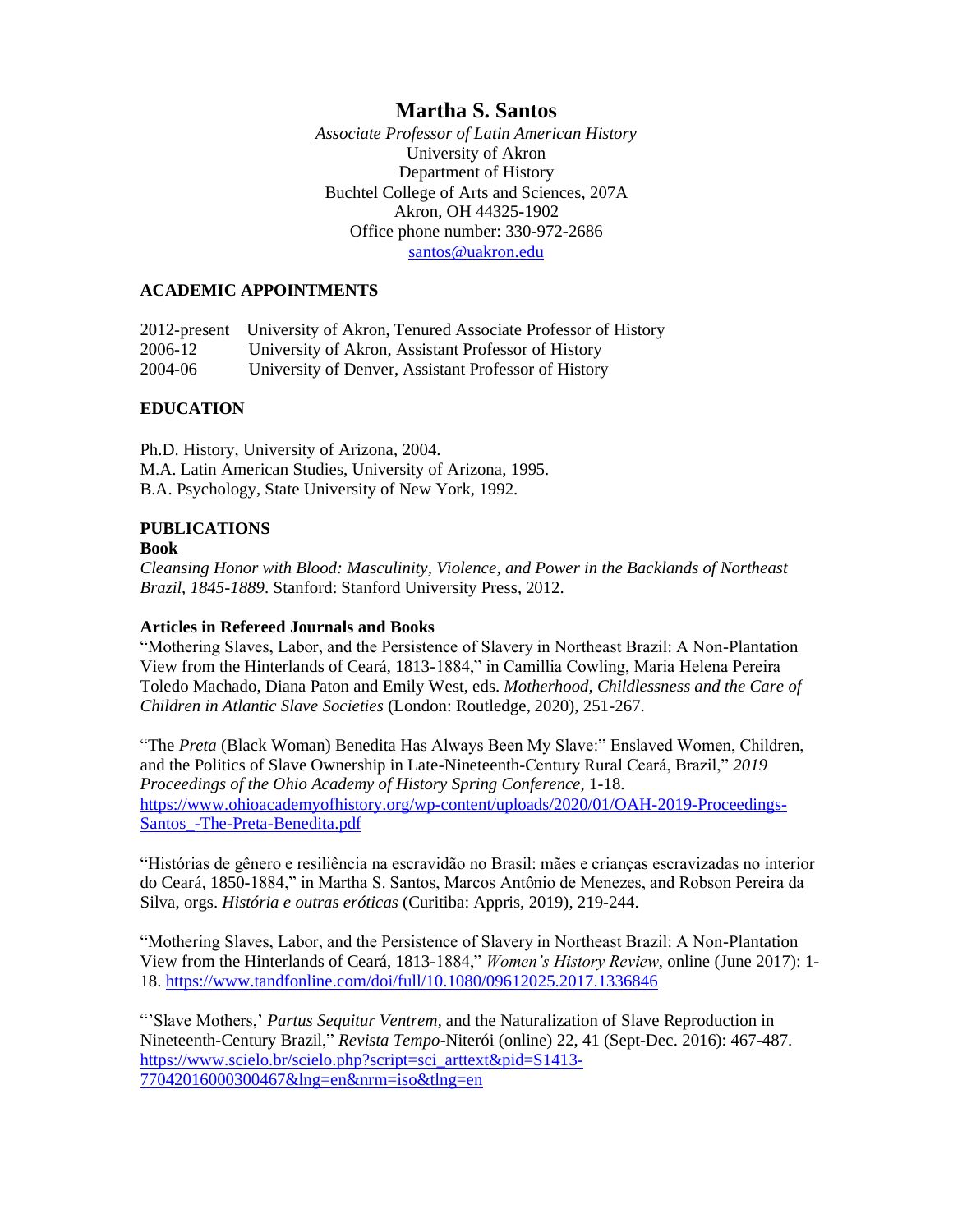"Recreating Patriarchy in Northeast Brazil: Widows, Property Rights, and Gender Inequality in the Backlands of Ceará, 1845-1889," *Luso-Brazilian Review* 51, 2 (2014): 150-169.

"Of Clubs and Whiskers: Young Men, Honour, and Violence in the Backlands of Northeast Brazil, 1845-1889," in Christopher Forth, Robert Cribb, and Carolyn Strange, eds., *Honour, Violence and Emotions in History* (London: Bloomsbury, 2014), 127-144.

"Nem turbulentos, nem despossuídos: mudança social, honra masculina e violência sertaneja no interior da província do Ceará, 1845-1889," *Revista de História Regional,* Dossiê *Fronteira-Sertão* 15, 2 (December, 2010): 50-75.

"On the Importance of Being Honorable: Masculinity, Survival, and Conflict in the Backlands of Northeast Brazil, Ceará, 1840s-1890," *The Americas* 64, 1 (July, 2007): 35-57.

"Tourism: A Strategy to Promote Economic Growth and Confront the Debt Crisis in Brazil." *El Chasqui: Student Perspectives on Latin America* 5, 1 (Winter, 1997): 47-67.

#### **Edited Collection**

With Marcos Antônio de Menezes and Robson Pereira da Silva, *História e outras eróticas*. Curitiba: Appris, 2019.

#### **Work in Progress**

"Joining History and Dance in the History Classroom: The Scholarship of Teaching and Learning Latin American and Latinx History through Salsa Dance," manuscript in progress.

"The Blurring Between Slavery and Freedom in Late-Nineteenth-Century Brazil: A View from the Northeastern Backlands of Ceará, 1865-1884," manuscript in progress.

#### **Scholarly Contributions**

"In Memory of B.J. Barickman: Historian, Teacher, Mentor," *Luso-Brazilian Review*. 54, 1 (June 2017): 1-8.

"La crisis de las humanidades y su impacto en los estudios de género," *Feministas Unidas Inc. Newsletter* Fall 36. 1 (Fall 2015): 7-11.

#### **Book Reviews**

Joana Medrado, *Terra de Vaqueiros: Relações de trabalho e cultura política no sertão da Bahia, 1880-1900*, in *Luso-Brazilian Review* 53, 2 (2016): e52-e54.

Monica Duarte Dantas, ed. *Revoltas, Motins, Revoluções: Homens livres pobres e libertos no Brasil do século XIX*, in the *Hispanic American Historical Review* 94, 2 (May, 2014): 323-25.

Herbert Klein and Francisco Vidal Luna, *Slavery in Brazil*, in *Choice* 47, 12 (August, 2010): 2391.

Antonio Pedro Tota, *The Seduction of Brazil: The Americanization of Brazil During World War II*, trans. Lorena B. Ellis, in *Choice* 47, 8 (April, 2010): 1545.

Patricia Pessar, *From Fanatics to Folk: Brazilian Millenarianism and Popular Culture*, in the *Luso-Brazilian Review* 43, 1 (June, 2006): 148-49.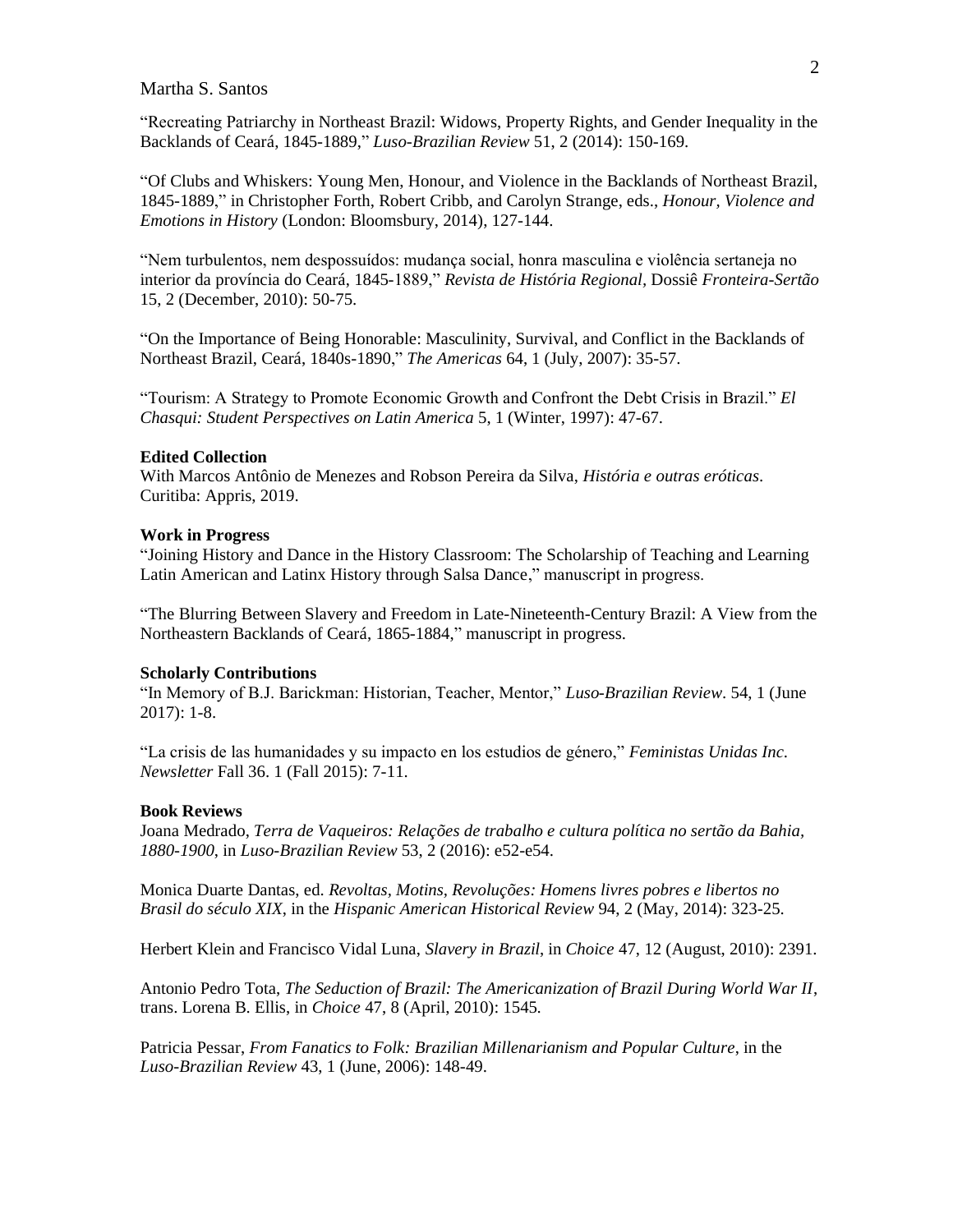Gerald Greenfield, *The Realities of Images: Imperial Brazil and the Great Drought* in the *Hispanic American Historical Review* 85, 1 (February, 2005): 168-69.

### **Translations**

García Canclini, Néstor. "Popular Culture: From Epic to Simulacrum." Trans. Anne Gozzi and Martha Santos, *Studies in Latin American Popular Culture* 15 (1996): 61-71.

# **FELLOWSHIPS, AWARDS, AND OTHER DISTINCTIONS**

- Invited Professor, Institut des hautes études de l'Amérique latine, IHEAL, Université Sorbonne-Nouvelle, Paris, Fall 2021.
- Faculty Research Fellowship, University of Akron, 2021.
- Winner of the "Spirit of Experiential Learning Award" from University of Akron's EXL Center, for the creation, implementation, and co-teaching of the interdisciplinary, community-engaged, and experiential learning unclass "Salsa: History in Motion," spring 2020.
- Faculty Research Fellowship, University of Akron, 2016.
- Santander Visiting Scholar Fellowship, David Rockefeller Center for Latin American Studies (DRCLAS), Harvard University, 2013-14.
- Faculty Research Fellowship, University of Akron, 2013.
- National Endowment for the Humanities, Summer Stipend, 2012.
- Outstanding and Distinguished Member of the University of Akron Faculty. The Richard L. Hansford Chapter of the National Residence Hall Honorary, University of Akron, 2012.
- Faculty Research Fellowship, University of Akron, 2007.
- Faculty Research Fund Award, University of Denver, 2006.
- Faculty Research Grant, Center for Multicultural Excellence, University of Denver, 2004.
- Kathryn Anne Governal Award, Department of History, University of Arizona, 2004.
- Hesketh Fellowship. Department of History, University of Arizona, 2003.
- Turville Fellowship. Department of History, University of Arizona, 2002.
- The Harry Frank Guggenheim Foundation, Ph.D. Dissertation Fellowship, 2002.
- The William and Flora Hewlett Foundation Dissertation Research Scholarship, Department of History, University of Arizona, 2001.
- Tinker Grant. Center for Latin American Studies, University of Arizona, 1998.

# **PAPERS PRESENTED AT SCHOLARLY CONFERENCES (selection)**

"Teaching Histories of Connection, Circulation, and Diaspora Identity Formation Through Salsa Music and Dance," presented at the Colloque International "Miroirs de l'autre rive: Circulations et regards croisés Amérique latine et Caraïbes/Afrique," at Campus Condorcet, Université Sorbonne-Nouvelle, Paris, December 10, 2021.

"Enslaved Women, Children and the Politics of Precariousness in the Late-Nineteenth-Century Slaveholding Society of Rural Ceará, Brazil," paper presented at the Ohio Academy of History 2019 Spring Conference, Miami University in Middletown, May 2019.

"'The Preta (Black Woman) Benedita Has Always Been My Slave:' Enslaved Women, Children, and the Politics of Precariousness in Late-Nineteenth-Century Rural Ceará" paper presented at the panel "Black Women's Labor, Property, and Economic Agency: comparing notes on the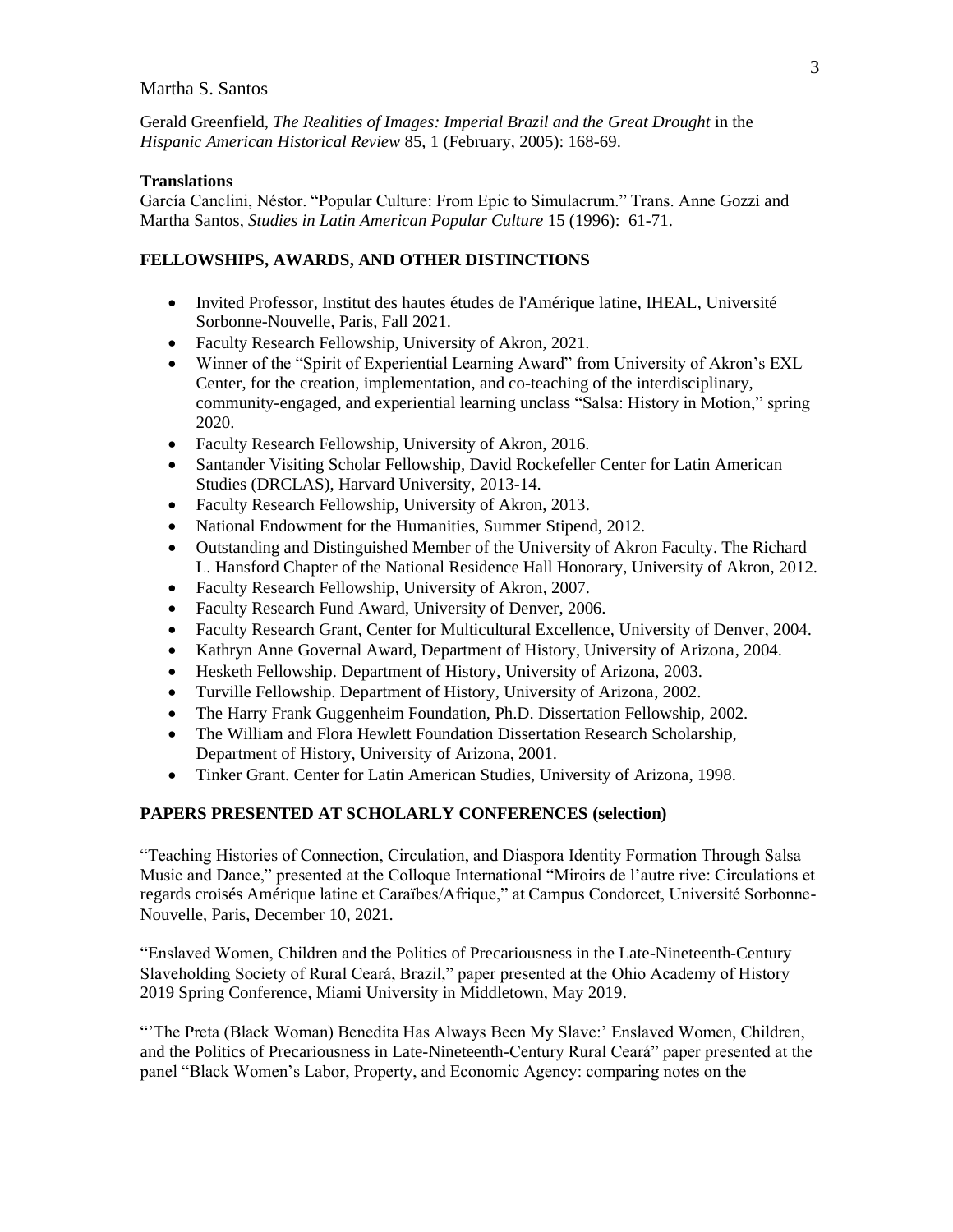economics of race and gender in 18<sup>th</sup>, 19<sup>th</sup>, and 20<sup>th</sup> century Brazil" at the international conference of the Brazilian Studies Association (BRASA), Rio de Janeiro, July 2018.

"The Precariousness of Enslavement: Law, Authority and Race in a Frontier Slaveholding Society, Ceará, Brazil, 1850-1884," Conference of the Rocky Mountain Council on Latin American Studies, Salt Lake City, April 2017.

"'Slave Wombs,' 'Slave Mothers,' and the Reproduction of Slavery in Nineteenth-Century Brazil," International Conference of the research network on Mothering Slaves: Comparative Perspectives on Motherhood, Childlessness and the Care of Children in Atlantic Slave Societies, University of Reading, England, April 2016.

"Wonders of Procreation, Rebellious Slaves, and the Naturalization of Slave Reproduction in Nineteenth-Century Brazil," Congress of the Brazilian Studies Association (BRASA), Kings College, London, August 2014.

"Engendering Slavery: Slave Women and Labor in the Hinterlands of Northeast Brazil, Ceará, 1813-1884," Congress of the Brazilian Studies Association (BRASA), University of Illinois at Urbana-Champaign, September 2012.

"Poor but Respectable: Masculinity, Honour, and Access to Resources among the Sertanejos of Ceará, Brazil, 1845-1889," UK Society for Latin American Studies annual conference, University of Sheffield, England, April 2012.

"Landlords and Providers: Honor, Masculinity, and Citizenship in the Rural Backlands of Ceará, Brazil, 1845-1889," Conference of the Rocky Mountain Council for Latin American Studies (RMCLAS), Santa Fe, April 2011.

"Honorable Providers: Paradoxes of Masculinity and State Formation in the Backlands of Ceará," Congress of the Brazilian Studies Association (BRASA), Brasília, Brazil, July 2010.

"Desigualdade de gênero, pobreza feminina e propriedade no sertão cearense, 1845-1889," Latin American Studies Association (LASA) Conference, Rio de Janeiro, Brazil, June 2009.

"Disempowering Women: Widows, Property Rights, and Inheritance in the Brazilian Backlands of Ceará, 1845-1889," Rocky Mountain Council for Latin American Studies, Santa Fe, March 2009.

"Private and Public Patriarchy, Gender Violence, and Order in the Backlands of Ceará, Brazil, 1845-1889," Berkshire Conference on the History of Women, Minneapolis, June 2008.

"'Instinctually Criminal' or Innately Brave? Sertanejo Masculinity and State Formation in the Backlands of Ceará, 1850-1889," Congress of the Brazilian Studies Association (BRASA), New Orleans, March 2008.

"Why Honor Matters: Masculinity, Access to Resources, and Conflict in the Brazilian Backlands of Ceará, 1845-1890," Ohio Latinamericanist Conference, Ohio State University, April 2007.

"From Small Farmers and Ranchers to Drought Refugees and Bandits: Honor, Manhood and Violence in a Changing World. Ceará, Brazil, 1865-90," American Historical Association Annual Meeting, Philadelphia, January 2006.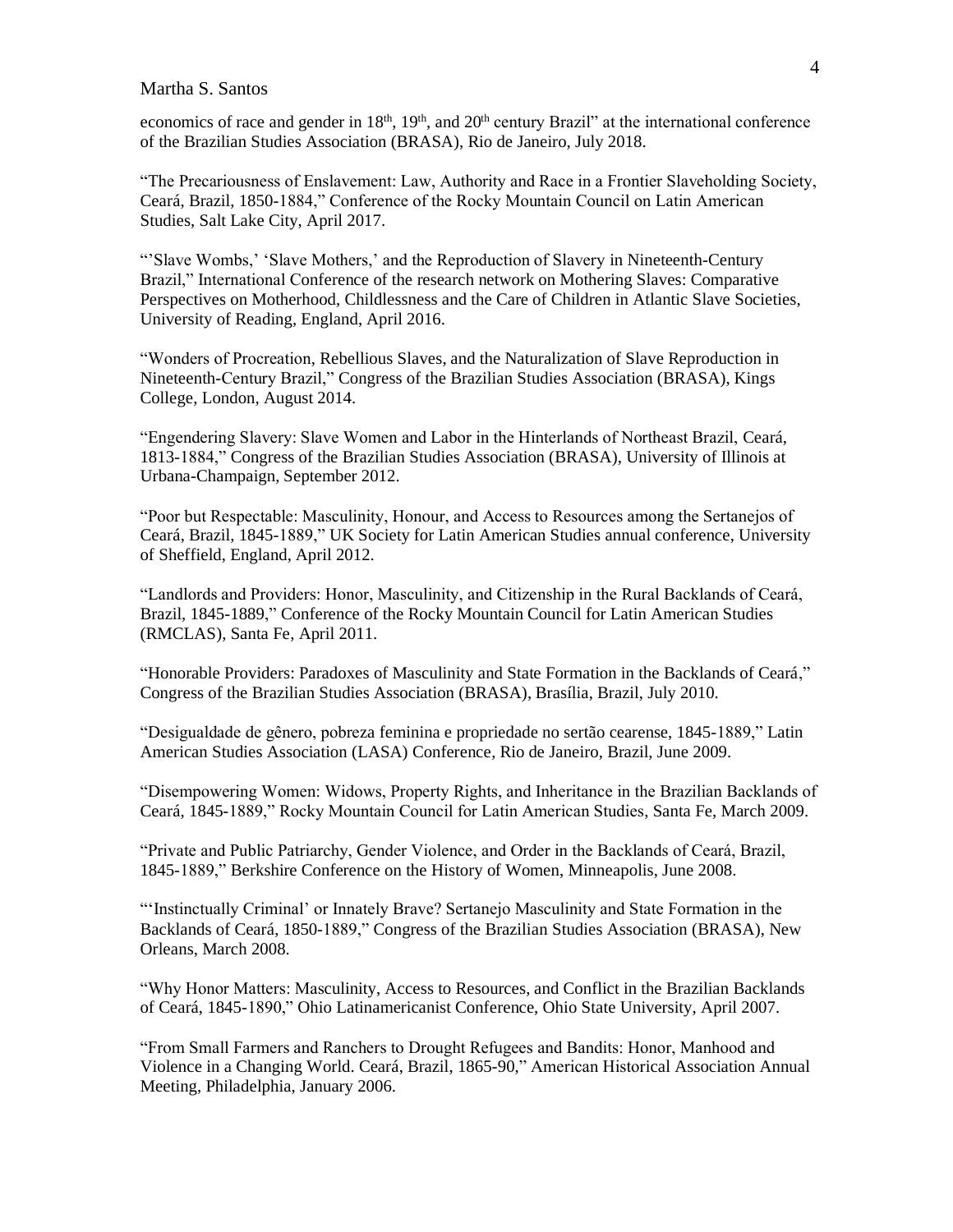"Work, Property, and Masculine Honor in the Backlands of Ceará, 1845-1889," Conference on Latin American History (CLAH), Seattle, January 2005.

#### **INVITED PRESENTATIONS (selection)**

"Salsa: An Interdisciplinary Pedagogical Approach to Afro-Caribbean History in Motion," invited presentation at the Séminaire central du Centre de recherche et de documentation sur les Amérique, CREDA, Université Sorbonne-Nouvelle, Paris, November 26, 2021.

Invited participant to the roundtable "Understudied Geographies in Brazilian History: A Methodological Conversation" of the Brazil Studies Committee of the Conference on Latin American History, in association with the AHA Annual Meeting, New York, January 2020.

"Gendered histories of slavery and resilience in Brazil: enslaved mothers and children in the backlands of Ceará, 1850-1884," invited international panelist and participant at the VI International History Congress: "História e os Desafios do século XIX--Política, Feminismos e Performances de Gênero" (History and the Challenges of the Twentieth-First Century—Politics, Feminisms and Gender Performances), Universidade Federal de Goiás, Câmpus Jataí, Goiás, Brazil, July-August 2018.

"Authority, Race and Law in a Frontier Slaveholding Society, Ceará, Brazil, 1850–1884," invited presenter at the international seminar "Slavery, Freedom and the Making of Modern Brazil," University of Chicago, Illinois, June 2017.

"In Memory of B.J. Barickman: Historian, Teacher, Mentor," presentation at the conference of the Rocky Mountain Council on Latin American Studies, Salt Lake City, Utah, April 2017.

"Precarious Enslavement: Authority, Race, and Law in a Frontier Slaveholding Community, Ceará, Brazil, 1865-1884," invited presenter at the conference "Dreams of Dominion: The U.S. South and Latin America," University of Alabama, Tuscaloosa, March 2017.

"The slave Hipolita: Gender, Reproduction, and the Border Between Slavery and Freedom in Nineteenth-Century Brazil," invited presenter at the international seminar "Frontiers of Slavery and Freedom in the 19<sup>th</sup> Century Lusophone World," University of Chicago, Illinois, February 2016.

"Mothering Slaves, Labor, and the Persistence of Slavery in Northeast Brazil: A Non-Plantation View from the Hinterlands of Ceará, 1813-1884," invited panelist at the international conference of the research network on Mothering Slaves: Comparative Perspectives on Motherhood, Childlessness and the Care of Children in Atlantic Slave Societies, Universidade de São Paulo USP, São Paulo, Brazil, September 2015.

"Slave Mothers, Labor and the Reproduction of Slavery in the Hinterlands of Northeast Brazil, Ceará, 1813-1884," Department of History and Department of Women and Gender Studies, University of Toledo, Toledo, Ohio, March 2015.

"Novos Olhares sobre a História de Gênero no Nordeste Brasileiro," Universidade Federal Fluminense-Niterói, Rio de Janeiro, Brazil, July 2014.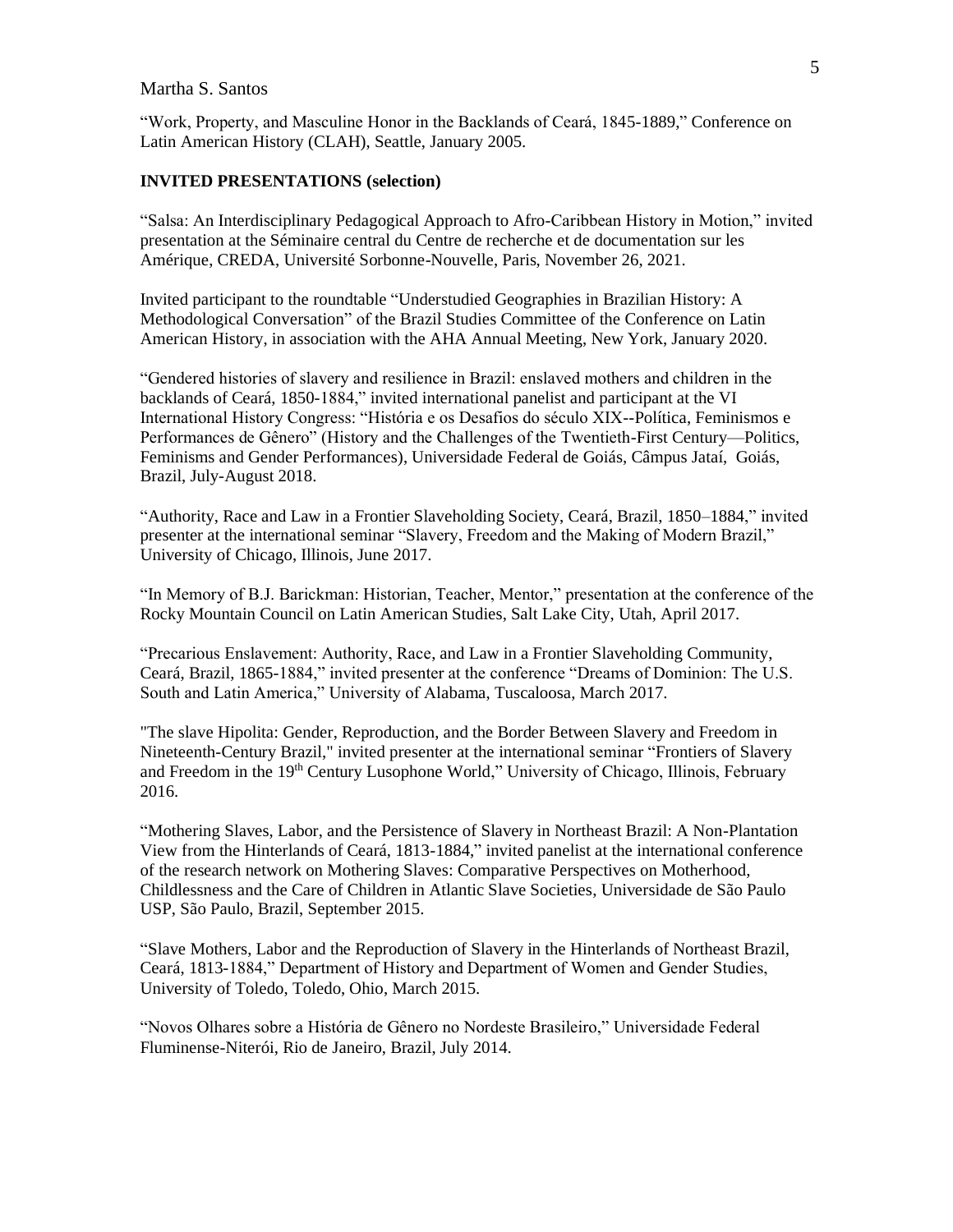"Violence, Lawsuits, and Autonomous Women in the Nineteenth-Century Nordeste, Brazil," Teleconference, Centro de Ciências Jurídicas, Universidade Federal da Paraíba-João Pessoa, Brazil, December 2013.

"Enslaved Women, Motherhood, and Labor in the Hinterlands of Northeast Brazil, Ceará, 1813- 1884," Brazil Studies Program Seminar Series, David Rockefeller Center for Latin American Studies, Harvard University, Cambridge, September 2013.

"On Gender and Honor in the Northeastern Backlands of Brazil, 1845-1889," Franklin and Marshall College, Lancaster, February 2013.

"The Gender of Labor: Slavery, Maternity and Work in the Hinterlands of Northeast Brazil, Ceará, 1813-1884," Office of Sponsored Programs, University of Akron, October 2012.

"Of Clubs and Whiskers: Gender, Honor, and Violence in the Brazilian Backlands of Ceará, 1845- 89," Women's Studies Program, Youngstown State University, Ohio, March 2012.

"Writing a Feminist History of *Machismo*," at the "Panel on Feminist Methods Across the Disciplines," Women's Studies Program and ARM Lab, University of Akron, March 2011.

"State Formation, Honor and the Gender of Violence in the Brazilian Hinterland, Ceará, 1845- 1889," Center for Latin American and Caribbean Studies, Michigan State University, East Lansing, March 2009.

"Cleansing Honor with Blood: Masculinity, Honor and Violence in the Brazilian Backlands, 1845- 1889," Faculty Research Committee Colloquium, University of Akron, November 2008.

"The Challenges of Writing the History of Masculinities in the Backlands of Ceará, 1845-1889," Phi Alpha Theta Colloquia Series, Department of History, University of Akron, March 2008.

"Honra, Terra e Violência: O mundo dos homens pobres livres do sertão cearense do século XIX," Departamento de História, Universidade Federal do Ceará, Fortaleza, Brazil, June 2007.

"Crossing Borders in the Interrogation of the Gendered Past," Keynote Address at the University of Akron's Graduate Gender Symposium, April 2006.

### **PANELS ORGANIZED, CHAIRED**

Co-organizer and Presenter of the Roundtable "América Latina: para quién y desde dónde? Cómo pensar América Latina en la época contemporánea," with invited professors at the Institute des hautes etudes de l'Amérique latine, IHEAL, Université Sorbonne-Nouvelle, Paris, November 29, 2021.

As Chair of the Brazilian Studies Committee, panel organizer, "Writing New Histories of Gender and Sexuality in Brazil," for the Conference on Latin American History in association with the AHA annual meeting, New York, January 2015.

Panel organizer, "Slaves, Slave Traders, Farmers and Rebels: New Perspectives on Society and History in the Brazilian Northeast, 19<sup>th</sup> and 20<sup>th</sup> Centuries," Brazilian Studies Association (BRASA) Conference, King's College, London, August 2014.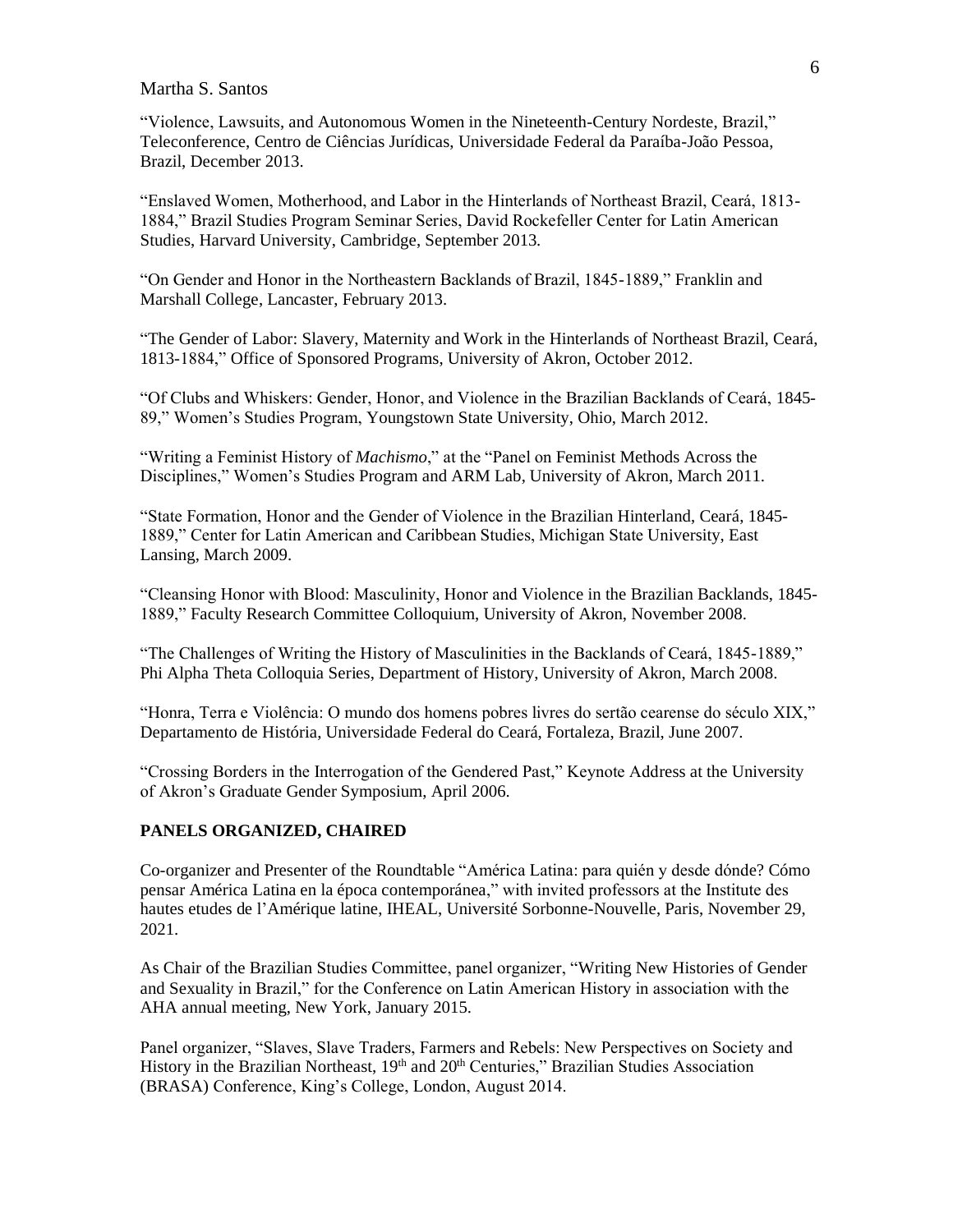Chair, "Petty Credit, Property, and Gender in Late Colonial and Early Republican Argentina, Mexico, and Brazil," Rocky Mountain Council for Latin American Studies Conference, Santa Fe, March 2009.

Panel organizer, "Repensando o Nordeste brasileiro e a desigualdade desde a história," Conference of the Latin American Studies Association (LASA), Rio de Janeiro, Brazil, June 2009.

Panel organizer, "When the State Moves In: Women, Authority, and Citizenship in Nineteenthcentury Brazil," Berkshire Conference on the History of Women, Minneapolis, MN, June 2008.

Panel organizer, "The Contradictions of Modernity: Elite and Subaltern Discourses on Modernity During the Second Empire," Conference of the Brazilian Studies Association (BRASA), New Orleans, March 2008.

Chair and commentator, "Identity and Community in Nineteenth-century Latin America," Rocky Mountain Council for Latin American Studies Conference, Denver, CO, February 2006.

Chair and moderator, "Global Rights, Local Cultures," Berkshire Conference on the History of Women, Claremont, CA, June 2005.

## **COURSES TAUGHT**

### **Undergraduate**

World Civilizations: Latin America Global Societies: Latin America Colonial Encounters: Europeans and Indians in the New World Humanities in the World Since 1300 Colonial Latin America Spanish Conquest and Colonization of Latin America Modern Latin America History of Women in Latin America Masculinities and *Machismo* in Latin America Honors' Colloquium, Social Sciences: History of Sexualities in Latin America History of Brazil Salsa: History in Motion Latin American Popular Culture in Historical Perspective Issues in World History: Deviant Women

## **Graduate Courses/ Seminars**

Afro-Caribbean Diasporic Rhythms and Body Politics in Motion History of Women, Masculinities and Machismo in Latin America Gender, Race, and Nation in Modern Latin America Slavery, Race, and Nation in Brazil History of Brazil *Machismo* and Masculinities in Latin America Conquest and Beyond: Readings in Colonial Latin American History Gender in the Americas History Teaching Practicum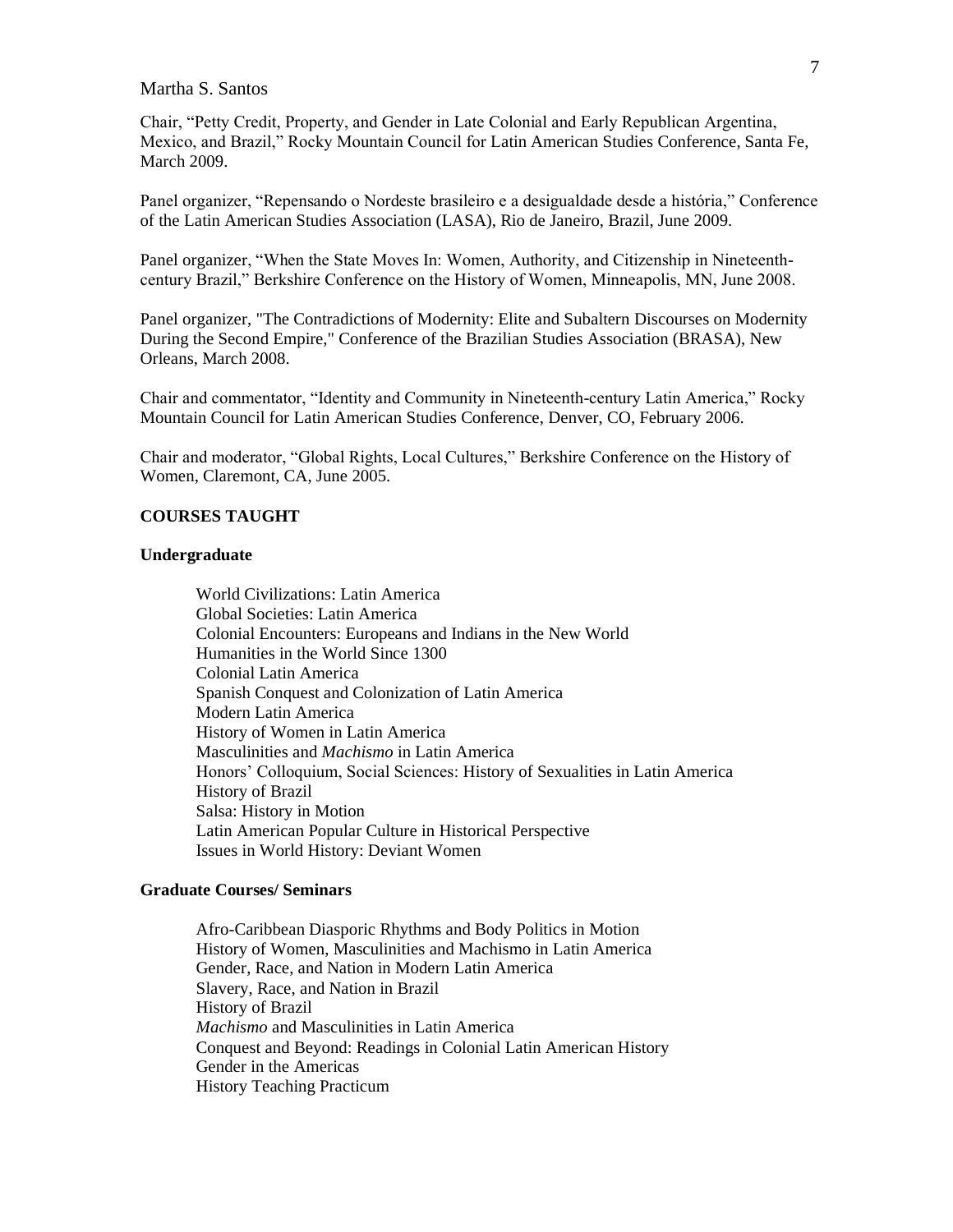# **INSTITUTIONAL SERVICE AT THE UNIVERSITY OF AKRON**

## **University and College Service**

| Fall 2015-Sp 2021 | College of Arts and Sciences' Representative to Graduate Council      |
|-------------------|-----------------------------------------------------------------------|
| Fall 2009-present | Founder and Director, Latin American Studies Certificate Program.     |
| Nov. 2010-13      | Academic Adviser, H.A.L.O.-Hispanics and Latinos Organized, a campus- |
|                   | wide student organization.                                            |
| Nov. 2009-13      | Organizing Committee "Revisiting Race: Black, White, and Beyond."     |
| Spring 2013       | Chair, Women's Studies Director Search Committee                      |
|                   | Spring 2011-present Women's Studies Academic Advisory Council         |
| <b>Fall 2010</b>  | Search Committee for Assistant Professor of Spanish Linguistics,      |
|                   | Department of Modern Languages.                                       |
| Spring 2008       | Search Committee for Assistant Professor of Spanish Literature,       |
|                   | Department of Modern Languages.                                       |
| AY 2007-09        | Global Studies Initiative Working Group.                              |
|                   |                                                                       |

# **Departmental Service**

|                | Fall-2021-present Graduate Studies Committee                              |
|----------------|---------------------------------------------------------------------------|
|                | Fall 2006-present World Civilizations Steering Committee.                 |
| Fall 2014-2021 | Director of Graduate Studies                                              |
| Fall 2014-2021 | <b>Scheduling Committee</b>                                               |
| AY 2013-13     | <b>Public Relations Committee</b>                                         |
| AY 2009-13     | Undergraduate Committee                                                   |
| AY 2008-13     | Library Committee                                                         |
| AY 2010-11     | Chair's Advisory Committee                                                |
| AY 2010-11     | Committee to Revise Guidelines for Retention, Tenure and Promotion        |
| AY 2006-09     | Graduate Studies Committee.                                               |
| AY 2007-08     | Scheduling Committee.                                                     |
| AY 2007-08     | Faculty Adviser, Delta Chi Chapter, Phi Alpha Theta student organization. |

# **PROFESSIONAL SERVICE OUTSIDE THE UNIVERSITY OF AKRON**

| 2022-   | Anonymous Candidacy Evaluator, Institut des hautes études de l'Amérique      |
|---------|------------------------------------------------------------------------------|
|         | latine, IHEAL, Université Sorbonne-Nouvelle, Paris.                          |
| 2020-   | Co-Editor, University of Nebraska Press' series "Engendering Latin America," |
|         | with Donna Guy, Sonya Lipsett-Rivera and Anne Macpherson.                    |
| 2014-15 | Chair, Brazilian Studies Committee, Conference on Latin American History     |
|         | (CLAH), affiliated with the American Historical Association (AHA)            |
| 2014-15 | Chair, Dissertation Award Committee, Ohio Academy of History                 |
| 2013-14 | Secretary, Brazilian Studies Committee, Conference on Latin American History |
|         | (CLAH), affiliated with the American Historical Association (AHA)            |
| 2013-14 | Dissertation Award Committee member, Ohio Academy of History                 |
| 2021    | Anonymous Peer Reviewer for <i>Journal of Women's History</i>                |
| 2017    | Anonymous Peer Reviewer for Revista Tempo-Niterói.                           |
| 2013    | Anonymous Peer Reviewer for Luso-Brazilian Review                            |
| 2010    | Anonymous Peer Reviewer for City and Society                                 |
| 2007    | Anonymous Peer Reviewer for The Americas                                     |
| 2006    | Member, Book Award Committee, Rocky Mountain Council for Latin American      |
|         | Studies Conference in Denver, CO.                                            |
|         |                                                                              |